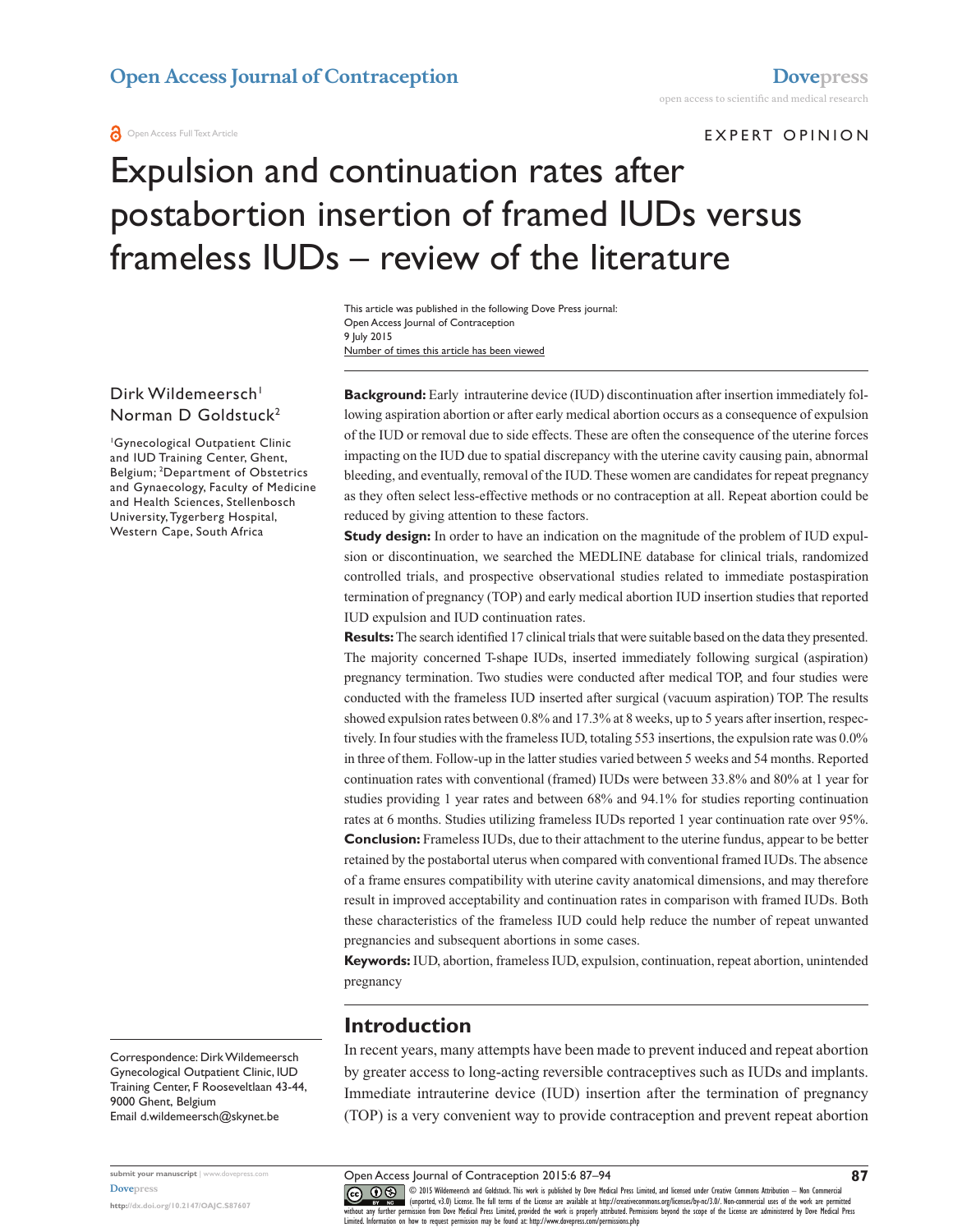as it is an opportune moment to carry out this very short, easy, and safe procedure. As the cervix is dilated, insertion is virtually painless. Following insertion, the woman is protected immediately, before ovulation returns, usually within 7-10 days after first-trimester abortion.<sup>1</sup>

Half of the women having induced abortion in the US (1.2 million) and many in Europe have already had a previous abortion indicating the need for effective, well-tolerated long-term contraception with a high continuation rate.<sup>2,3</sup> Prompt insertion following TOP has many advantages as many women do not return for delayed insertion.<sup>4</sup> Immediate, same-day postaspiration abortion IUD insertion has been associated with a decreased rate of repeat abortion.<sup>5-7</sup>

Medical abortion is increasingly being used when conventional contraceptive methodology fails or is not being used in countries where it is legalized. The close surveillance of medical TOP with mifepristone and misoprostol has confirmed the high safety of this regimen.<sup>8</sup> Medical abortion now comprises  $22\%$  of all abortions  $\leq$ 9 weeks gestation in the US.9

Despite the demonstrated safety of both aspiration and medical TOPs, IUDs for post-TOP insertion are still underused. This may be due to provider concerns and fear of insertion caused by lack of training and insertion-related information. Concerns about infection and IUD expulsion may mistakenly influence providers as well as women not to choose post-termination IUD insertion. The added cost may also be a deterrent to many women despite the data that confirm that IUDs are the most cost-efficient contraception systems available to women.<sup>10</sup> Insertion training and counseling to dispel lingering misconceptions regarding IUD safety of postabortal insertion have increased IUD use dramatically.6 Analysis of the situation in the US predicts that if 20% of US women would choose to use intrauterine contraception immediately after abortion, 20,000 repeat abortions would be prevented in the subsequent year.<sup>11</sup>

The current article, presented at the Fédération Internationale des Associés Professionels de l'Avortement et de la Contraception in Ljubljana in 2014, reviews the main determinants related to postabortion IUD use, which could lead to a reduction of repeat abortion rates. This review is designed to provide clear information for general gynecologists, abortion doctors, including primary health care physicians, and nurse practitioners who assist them in the management of providing immediate contraception.

## **Materials and methods**

In order to have a view on the reasons that lead to IUD discontinuation following insertion after first-trimester

abortion, we performed a search of the literature for prospective, randomized, and observational studies that studied immediate IUD insertion following aspiration and early insertion after medically induced first-trimester abortion using PubMed and MEDLINE, complemented by citations from review articles and personal contact with investigators. This meant including as yet unpublished work. The results are deliberately not reported as a systematic review in order to give a historical perspective of the development of this technique. The objective of this review was to focus on the main determinants of early discontinuation, IUD expulsion, and discontinuations for medical reasons. Current IUDs are highly effective to prevent pregnancy, and therefore, pregnancy rates were not taken into account in this review. We included studies that reported expulsion rates and also information on displacement of the IUD during use, embedment, and partial expulsion. In the majority of cases, the studies with conventional IUDs that did not report continuation rates were excluded in order to determine patient overall acceptability of the devices over time. The objective of this paper was not to compare immediate versus delayed IUD insertion as there are sufficient data available that indicate the advantage of immediate postaspiration TOP and early postmedical IUD insertion versus delayed insertion.

A total of 17 studies were identified, including both randomized and prospective observational studies, using conventional IUDs (eg, copper- and hormone-releasing IUDs) as well as the frameless copper-releasing IUD used immediately after uterine aspiration for TOP during the first trimester or within  $7-10$  days after medical abortion of  $\leq 9$  weeks gestation. Table 1 summarizes the studies.

The randomized and nonrandomized comparative studies are listed first, followed by prospective observational trials, and finally, the immediate post-TOP IUD insertion studies conducted with the frameless copper IUD. Several IUDs used in the studies were withdrawn from the market, Cu-7 and Lippes Loop. The T-shaped copper IUDs that were most often used in the studies included: TCu200, TCu220C, TCu380A or ParaGard® ([Duramed, now Teva] Pharmaceuticals, Petach Tikva, Israel), and Nova-T® (Levonova®; Leiras Pharmaceuticals, Turku, Finland). Multiload® IUDs (Organon [now MSD], Oss, the Netherlands) were used in two studies, and the frameless, GyneFix® IUD (Contrel Europe, Ghent, Belgium) in four studies. The studies are listed according to their year of publication. The table provides the names of the first author, the country where the study was conducted, the methods used, aspiration or medical abortion, comparison

**88**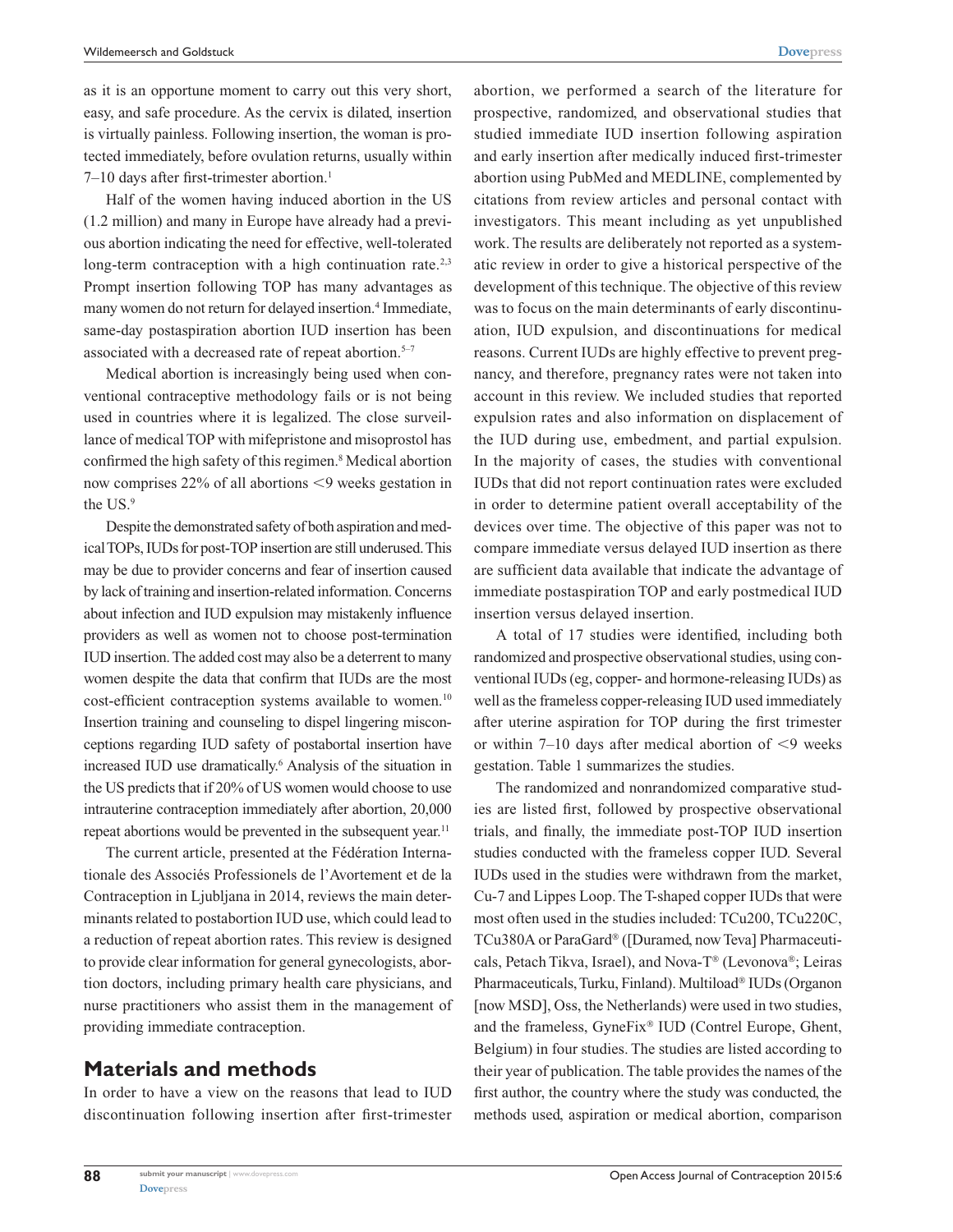| Study (year of |                                                         | <b>Centers (surgical/</b> | Comparison     | N     | Follow-up (months)      | <b>Expulsion</b> | Continuation              |
|----------------|---------------------------------------------------------|---------------------------|----------------|-------|-------------------------|------------------|---------------------------|
|                | publication)                                            | medical)                  |                |       |                         | rates $(\%)$     | rates (months, %)         |
|                | Randomized and nonrandomized comparative trials         |                           |                |       |                         |                  |                           |
|                | I. WHO (1983) <sup>12</sup>                             | Multicenter study in      | <b>TCu220C</b> | 2,340 | 24                      | 4.4              | 61 (at 12 months)         |
|                | Prospective                                             | different countries       | Lippes Loop D  |       |                         | 9.6              | 56 (at 12 months)         |
|                |                                                         | (surgical)                | $Cu-7$         |       |                         | 8.4              | 54 (at 12 months)         |
|                | 2. WHO (1983) <sup>13</sup>                             | Multicenter study in      | <b>TCu220C</b> | 1,364 | 24                      | 9.2              | 55 (at 12 months)         |
|                | Prospective                                             | different countries       | Lippes Loop D  |       |                         | 13.2             | 60 (at 12 months)         |
|                |                                                         | (surgical)                | $Cu-7$         |       |                         | 12.7             | 63 (at 12 months)         |
|                | 3. Nielsen et al $(1984)^{14}$                          | Finland (surgical)        | Nova-T         | 331   | 36                      | 17.3             | 38.8 (at 12 months)       |
|                | Prospective                                             |                           | Copper-T       |       |                         | 11.9             | 37.5 (at 12 months)       |
|                | 4. Lim et al (1985) <sup>15</sup>                       | Singapore (surgical)      | MLCu250        | 549   | 24                      | $\mathsf{I}$ .4  | 80 (at 12 months)         |
|                | Prospective                                             |                           | MLCu375        |       |                         | 1.8              | 71 (at 12 months)         |
|                | 5. McCarthy et al (1985) <sup>16</sup>                  | Singapore (surgical)      | Nova-T         | 400   | 24                      | 6.5              | <b>NR</b>                 |
|                | Prospective                                             |                           | MLCu250        |       |                         | 6.3              |                           |
|                | 6. Pakarinen et al $(2003)^{17}$                        | Finland (surgical)        | Mirena         | 305   | 60                      | 10.5             | 10.1 (at 60 months)       |
|                | Prospective                                             |                           | Nova-T         | 133   |                         | 15.4             | 36.7 (at 60 months)       |
|                | 7. Goodman et al (2008) <sup>5</sup>                    | USA (surgical)            | Mirena         | 679   | 9 (mean follow-up time) | 3.8              | 88 (at $\sim$ 9 months)   |
|                | Retrospective                                           |                           | ParaGard       |       |                         |                  | (underreporting)          |
|                | 8. Drey et al (2009) <sup>18</sup>                      | USA (surgical)            | Mirena (75%)   | 123   | 8 weeks (7-544 days)    | 0.8              | 93.5 (at $-8$ weeks)      |
|                | Prospective                                             |                           | ParaGard (25%) |       |                         |                  |                           |
|                | 9. Bednarek et al (2011) <sup>19</sup>                  | USA (surgical)            | Mirena (77%)   | 258   | 6                       | 5.5              | 94.1 (at 6 months)        |
|                | Prospective                                             |                           | ParaGard (23%) |       |                         | 3.2              | 85.7 (at 6 months)        |
|                | 10. Shimoni et al (2011) <sup>20</sup>                  | USA (medical)             | ParaGard       | 69    | 6                       | 12.0             | 69 (at 6 months)          |
|                | Prospective                                             |                           |                |       |                         |                  |                           |
|                | 11. Sääv et al (2012) <sup>21</sup>                     | Sweden (medical)          | Mirena         | 62    | 6                       | 9.7              | 68 (at 6 months)          |
|                | Prospective                                             |                           | T-shaped Cu    |       |                         |                  |                           |
|                | Prospective observational trials with no IUD comparator |                           |                |       |                         |                  |                           |
|                | 12. Timonen and Luukkainen                              | Finland (surgical)        | <b>TCu200</b>  | 154   | 8                       | 3.3              | 81.5 (at 18 months)       |
|                | (1974) <sup>22</sup> Prospective                        |                           |                |       |                         |                  |                           |
|                | 13. Betstadt et al (2011) <sup>23</sup>                 | USA (medical)             | Mirena (75%)   | 118   | 3                       | 4.1              | $~\sim$ 80% (at 3 months) |
|                | Prospective                                             |                           | ParaGard (25%) |       |                         |                  |                           |
|                | Frameless IUD trials                                    |                           |                |       |                         |                  |                           |
|                | 14. Batár et al (1998) <sup>24</sup>                    | Hungary, Belgium          | GyneFix 330    | 112   | 12                      | 0                | $~-95$ (at 12 months)     |
|                | Prospective                                             | (surgical)                |                |       |                         |                  |                           |
|                | 15. Gbolade (1999) <sup>25</sup>                        | UK (surgical)             | GyneFix 330    | 44    | 4-8 weeks               | 0                | NR (follow-up in          |
|                | Prospective                                             |                           |                |       |                         |                  | 30 women)                 |
|                | 16. Cao et al (2000) <sup>26</sup>                      | People's Republic         | GyneFix 330    | 175   | 5 weeks up to 54 months | 0                | $-97$                     |
|                | Prospective                                             | of China (surgical)       |                |       |                         |                  |                           |
|                | 17. Wiebe et al (unpublished<br>data, 2013) Prospective | Canada (surgical)         | GyneFix 200    | 152   | 6-8 weeks               | 4.1              | 92 (at 6-8 weeks)         |

|  |  | Table I Randomized, nonrandomized comparative, and observational trials of immediate first-trimester postabortal insertion |  |  |  |  |  |  |  |
|--|--|----------------------------------------------------------------------------------------------------------------------------|--|--|--|--|--|--|--|
|--|--|----------------------------------------------------------------------------------------------------------------------------|--|--|--|--|--|--|--|

**Notes:** Surgical means induced abortion by vacuum aspiration. Medical means abortion by the mifepristone-misoprostol regimen. **Abbreviations:** NR, not reported; WHO, World Health Organization; IUD, intrauterine device; ML, multiload.

group(s), number of insertions, months of follow-up, expulsion rate(s), and continuation rate(s).

## **Results** Randomized and nonrandomized comparative clinical trials

Nine among the eleven randomized and nonrandomized clinical trials were conducted in women fitted with IUDs immediately after surgical TOP. Two studies were done after medical abortion, either 7–10 days following complete abortion or later. The results of immediate insertion after surgical TOP and within 7–10 days following medical TOP are given below.

World Health Organization (WHO)-Human Reproduction Program:<sup>12,13</sup> two large (n=3,704) WHO studies were conducted, the first related to immediate IUD insertion after first-trimester surgical TOP and the second after dilatation and curettage for miscarriage. For both the trials, the expulsion rates at 24 months varied from 4.4% to 13.2% and the continuation rates at 12 months from 54% to 63%.

Nielsen et al:<sup>14</sup> they studied 331 women who were fitted with two different copper IUDs immediately following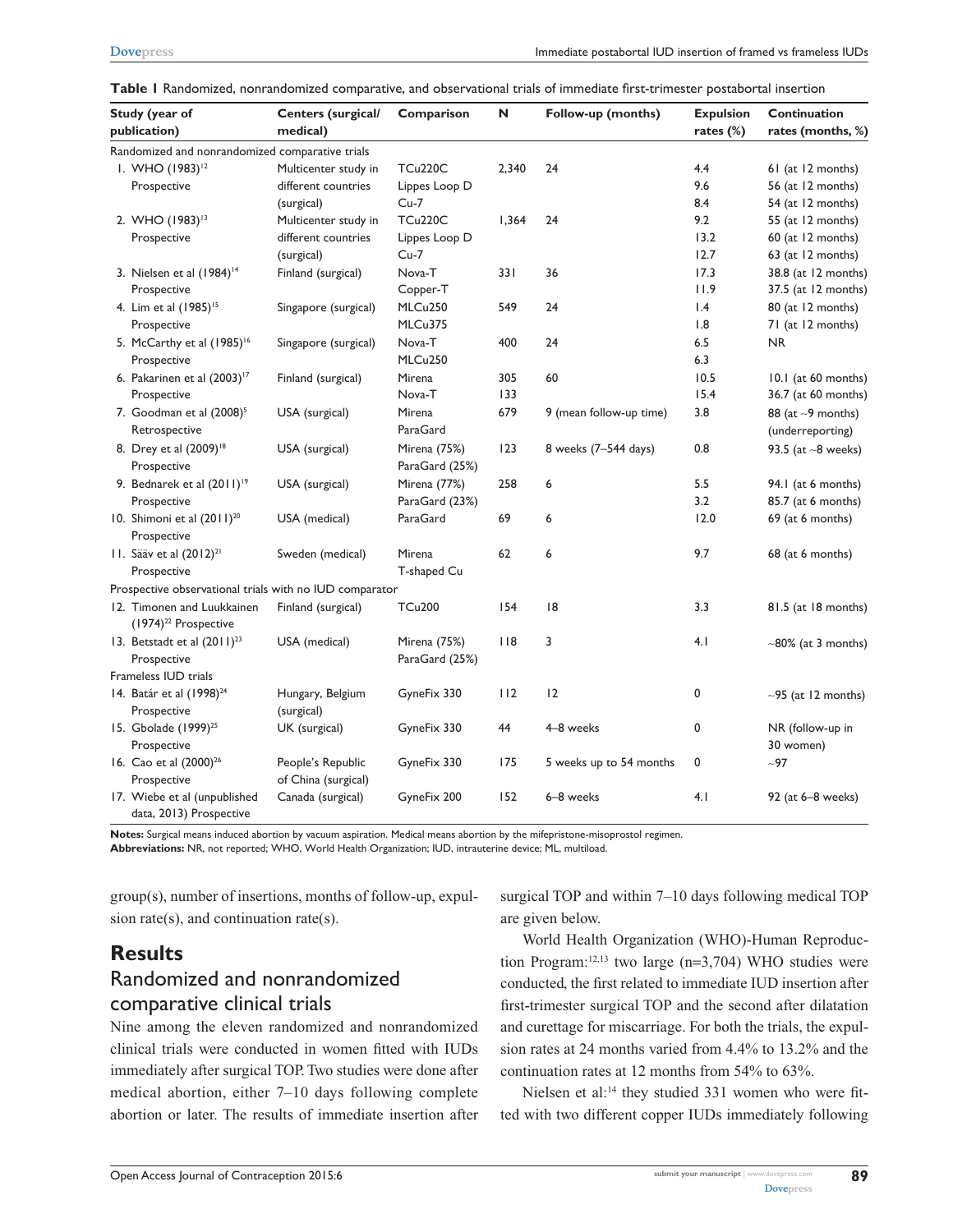vacuum aspiration during the first trimester. Expulsions at 36 months occurred in 17.3% (Nova-T) and in 11.9% (Copper-T), respectively. Continuation rates at 12 months were 38.8% and 37.5%, respectively.

Lim et al:<sup>15</sup> they inserted 549 Multiload (ML) Cu250 and MLCu375 IUDs in the first trimester after suction curettage abortion and observed low expulsion rates of 1.4%–1.8% for both devices at 24 months. The 12-month continuation rate was 80% for MLCu250 and 71% for MLCu375.

McCarthy et al:<sup>16</sup> they performed 400 insertions immediately following first-trimester abortion using Nova-T and MLCu250. Expulsions at 24 months were similar (6.3%– 6.5%) for both the devices.

Pakarinen et al:<sup>17</sup> they compared 305 Mirena levonorgestrel intrauterine system (LNG-IUS) and 133 Nova-T firsttrimester insertions immediately after TOP with follow-up up to 60 months. The cumulative gross expulsion rate at 60 months was 15.4% for Nova-T and 10.5% for Mirena. Cumulative discontinuation rates at 60 months were 89.9% for Nova-T and 63.3% for Mirena.

Goodman et al:<sup>6</sup> they inserted 679 ParaGard and Mirena IUDs immediately after aspiration TOP. The mean follow-up rate was 9 months (range unknown): 3.8% of IUDs expelled and 12% were removed for medical reasons. The authors commented that expulsion and removal may have been underreported due to nonfollow-up.

Drey et al:<sup>18</sup> in the group of women who had IUD insertions (∼75% Mirena and ∼25% ParaGard), 123 were inserted at  $<$  14 weeks of gestational age. The median time to follow-up was 8 weeks (mean 90.4 days, range 7–544 days). Five expulsions occurred (0.8%) and 19 discontinuations (6.5%) occurred, resulting in an 8-week continuation rate of 93.5%. Removal rates according to IUD type were not specified.

Bednarek et al:<sup>19</sup> two hundred and fifty-eight Mirena (77%) and ParaGard (23%) insertions were performed after first-trimester uterine aspiration. At 6 months, 5.5% expulsions had occurred with Mirena and 3.2% with ParaGard. Continuation at 6 months was 94.1% and 85.7%, respectively.

Shimoni et al:20 they inserted 69 ParaGard IUDs 1 week after medical abortion. A total of 12% of the IUDs had been expelled after 6 months. The number of the IUDs in place at 6 months was 49, giving a continuation rate of 69%.

Sääv et al:21 sixty-two women received either a hormonal or copper IUD early after medical abortion. At 6 months, 9.7% expulsions were reported. Forty-two (68%) continued the intrauterine contraceptive at 6 months.

## Prospective observational trials

Two studies are reported, one conducted in Finland and the other in the US.

Timonen and Luukkainen:<sup>22</sup> one hundred and fifty-four CuT200 IUDs were inserted immediately after first-trimester aspiration TOP. At 18 months, the expulsion rate was 3.3% and the rate of medical removal was 13.1%. The continuation rate at 18 months was 81.5%, which included two removals for planned pregnancy.

Betstadt et al:23 of the 118 subjects included in the study, 78 women had a LNG-IUS (Mirena) placed, whereas 41 women received copper IUDs (ParaGard). Of the 97 subjects who completed the study, there were four spontaneous expulsions (4.1%) after 3 months of follow-up. The continuation rate at 3 months was 80%.

### Frameless IUDs

Four studies were performed with the frameless GyneFix 330 (3) and the GyneFix 200 IUDs (1). The IUDs were inserted immediately after vacuum aspiration TOP up to 13 weeks gestation. Studies focused mainly on the expulsion rate to evaluate retention. These studies were the first to be conducted in postabortal women with frameless, anchored IUDs.

Batár et al:<sup>24</sup> in this preliminary GyneFix 330 study conducted in Hungary and Belgium, 112 immediate TOP insertions were performed in women  $\leq 10$  weeks gestation. Follow-up was done up to 38 months (961 woman-months of experience). There were no expulsions, and six IUDs were removed for abnormal bleeding. At 12 months, 95% of IUDs were still in place.

Gbolade:25 a GyneFix 330 pilot study was conducted in the UK in 44 women after first-trimester TOP up to 13 weeks gestation. Of these 44 women, 30 were followed-up after 1–2 months. There were no expulsions.

Cao et al:26 GyneFix 330 insertions were done immediately after TOP of  $\leq 10$  weeks amenorrhea in 175 women. The longest follow-up was 54 months and the shortest 5 weeks. There were no expulsions. Three removals were done for abnormal bleeding, one for nonmedical reasons, giving a continuation rate of 97%. The total woman-months of experience were 1,616.

Wiebe et al (unpublished data, 2014): a group in Canada performed 152 immediate insertions after first-trimester TOP by vacuum aspiration. Follow-up data were available in 80% of these women after 6–8 weeks. There were five expulsions  $(4.1\%)$ . Continuation at  $6-8$  weeks was 92%.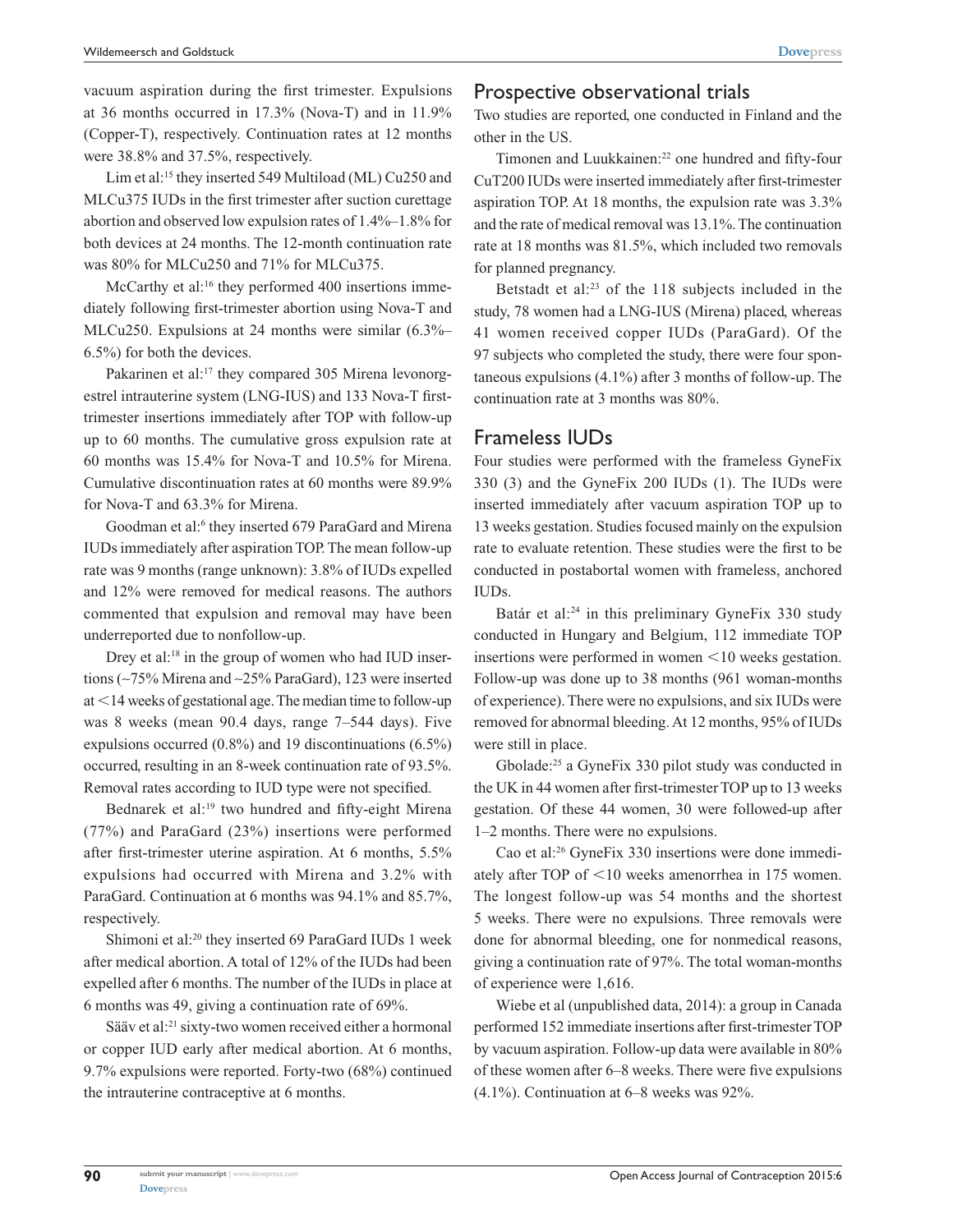# **Discussion** IUD expulsion

An IUD should be classified as "expelled" if it has been expelled spontaneously from the uterus or if any portion of the IUD is visible in the cervix or vagina at any follow-up visit. In the study by Betstadt et al, 4.1% of expulsions were reported. However, on further evaluation by vaginal ultrasound, the authors found an additional 6.2% of IUDs that were displaced in the lower uterine segment with the top of the IUD closer to the cervix than to the fundus.23 As the uterus involutes and the uterine cavity shrinks, the IUD may become compressed and pushed downward toward the cervix due to uterine contractions.

The largest published clinical trial of IUD insertion following first-trimester surgical pregnancy termination was conducted by WHO. All three IUDs used in this trial are no longer available. However, since the TCu220C IUD has an identical T-shape design as the currently widely available TCu380A IUD (ParaGard), it may be assumed that the results would not have been much different. Expulsion rates were 4.4% at 2 years in women  $\leq$ 9 weeks of gestation. In the group between 9 weeks and 12 weeks, the figure increased significantly (9.2% at 2 years). Thus, the shorter the period of gestation, the lower the risk of expulsion is. If the cavity is too big for the IUD, the IUD may translocate and become prone to expulsion.

The IUD expulsion rates in the WHO study after spontaneous abortion were much higher (9.2%) with the TCu220C IUD after 24 months. The other studies listed in Table 1 with TCu380A and Mirena used after first-trimester surgical abortion reported expulsion rates at 8 weeks up to 36 months between 0.8% and 17.3%, respectively. It is assumed that these figures include partial expulsions but not displaced IUDs.

Expulsion rates at 6 months after insertion, inserted within 7–10 days following medical abortion, appear to be higher than the expulsion rates observed after surgical abortion by vacuum aspiration and are very similar to the expulsion rates observed in the large WHO study conducted in women fitted with IUD after spontaneous abortion. There is no explanation for this difference.

Several studies after surgical abortion were conducted with ML IUDs.<sup>15,16</sup> The expulsion rate at 24 months was between 1.4% and 6.3% for MLCu250 according to the study site. These rates are similar to those observed with T-shaped IUDs.

The low expulsion rates reported in the studies conducted with the frameless IUD are attributed to the anchoring of the device in the fundus of the uterus to maintain retention. Consequently, very low rates of expulsions have been observed.

As the uterus is regaining its original size after the abortion, the size of the uterine cavity could actually become significantly smaller than the IUD itself, particularly in women who already had a small uterus prior to the pregnancy, as is the case in many among them (see below). These IUDs will likely cause side effects, particularly in young women who have already smaller uterine cavities, and become embedded, if not expelled, as a consequence of severe uterine pressure.<sup>27,28</sup> In addition, dislocated IUDs result in higher pregnancy rates.<sup>29</sup> Also, expulsion rates are expected to increase significantly when the IUDs are misplaced or have moved away from the fundus.30 When the distance between the upper end of the IUD to the serosal surface of the uterus is  $>2$  cm, as measured by ultrasound in the beginning of the menstrual cycle, the IUD should be removed to protect the woman from an unintended pregnancy. Removals for downward displacement of MLCu375 and TCu380A IUDs were 12.7% and 6.0%, respectively, in a study conducted in People's Republic of China, reported by Wu et al.<sup>31</sup> Hubacher's review of copper IUDs revealed that nulliparous women experience higher rates of expulsion and removals for bleeding and/or pain compared with parous women.32 Higher pain and expulsion rates were also found in studies with the LNG-IUS (Mirena) conducted in nulliparous and adolescent women.<sup>33,34</sup> The few expulsions noted with the frameless IUD occurred within a few weeks following insertion and are likely caused by unfamiliarity with the new insertion technique. Insertion difficulties are often seen in the beginning of the learning curve and are usually overcome with experience with the insertion technique.35,36 Following insertion, the position of an IUD can be verified by ultrasound. The position of the anchor in the uterine fundus of the frameless IUD can be located precisely by abdominal or vaginal ultrasound, thereby providing assurance about the correct placement of the IUD.<sup>37</sup>

# IUD continuation

Unintended pregnancies due to contraceptive failure are frequent and result often in repeat abortions. The incidence of repeat abortion varies from 30% in Finland to 47% in the US.38 In the context of reducing the number of repeat abortions, low IUD expulsion rate has a great merit but high continuation of use is paramount. Continuation of use is the most important determinant of performance of any contraceptive method. Continuation rates with conventional IUD after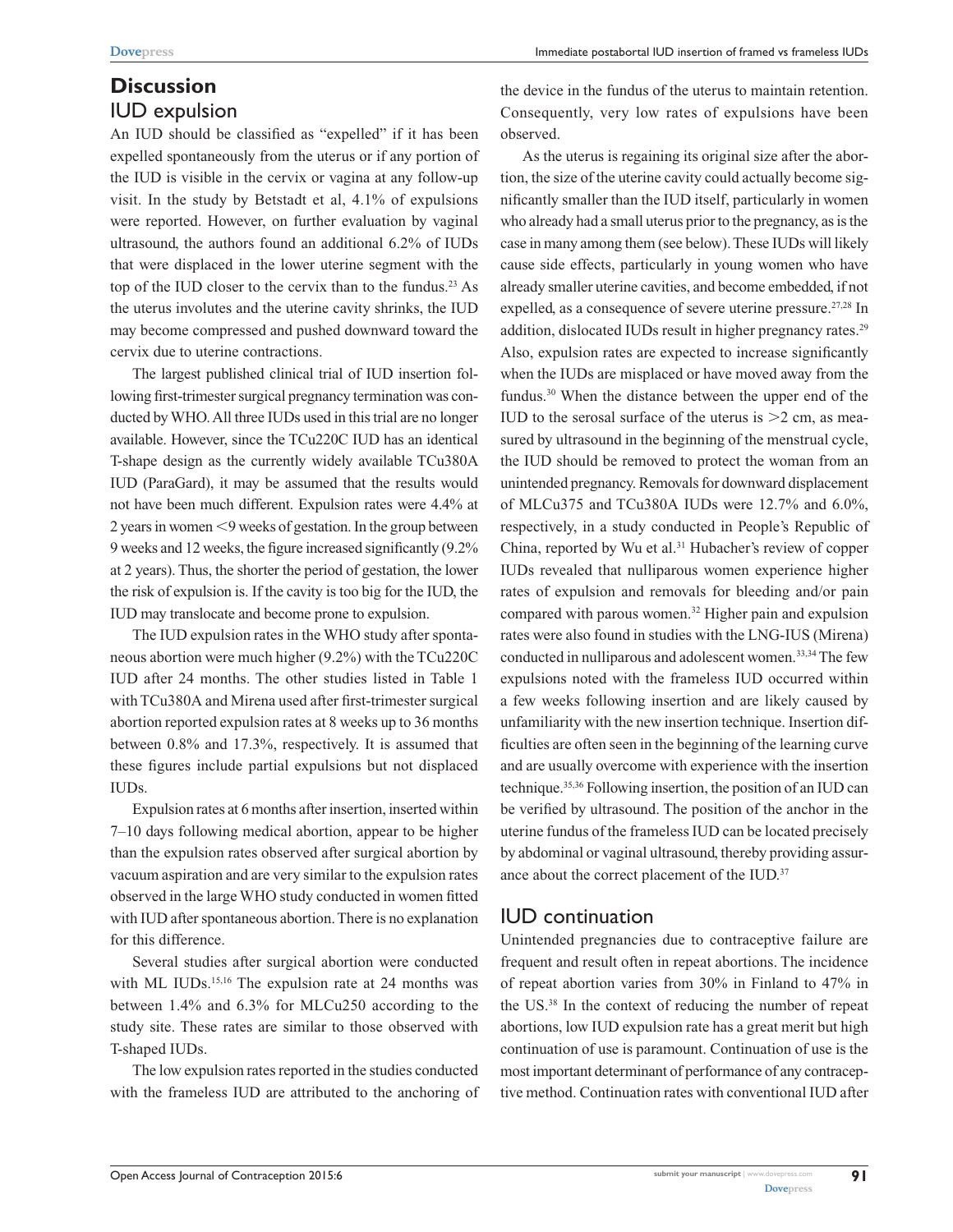TOP at 1 year are between ∼50% and ∼80%. Precise calculations are difficult as follow-up is often poor in postabortal women. Studies comparing immediate versus delayed IUD insertion show that same-day IUD insertion increases IUD use when compared with delayed IUD insertion and significantly reduces repeat abortion.5,10 Irregular bleeding and pain are the most common reasons stated for the discontinuation of IUD use. The higher expulsion and lower continuation rates after medical abortion, compared to the rates after surgical abortion, may be due to more cramping and bleeding, which occur more often after medical abortion, causing downward displacement of the IUD. Fundal placement is essential for proper performance of any IUD, including framed LNG-IUS, as an IUD that has moved away from the fundus will result in a higher incidence of side effects. Thus, reducing expulsion rates and enhancing continuation is the challenge. This may be accomplished by the use of a more effective intrauterine contraception that minimizes expulsion, downward displacement, and embedment as this will enhance the continuation of use.

Due to its unidimensional design and anchoring to the uterine fundus, the frameless IUD may have several distinct advantages over conventional IUDs. Expulsion, downward displacement, and embedment, which are the consequences of spatial discrepancy between the size of the IUD and the size, particularly the narrow transverse diameter of the uterine cavity, are avoided when utilizing a frameless IUD. The low expulsion rates and high continuation rates in the studies presented in this review with the frameless IUD may be due to the optimal relationship between the device and the narrow cavity of many women.<sup>39</sup> The small diameter  $(<2.5$  mm) and its flexible design allow for use in women with all shape and varied size uteri with a high degree of uterine compatibility being achieved. As a consequence, high continuation rates  $>90\%$  were recorded similar to the high continuation rates reported during interval insertion at 3 years. The continuation rates remained high during subsequent years as women do not or rarely develop side effects.<sup>35</sup> The studies also suggested that adolescent and nulliparous women tolerate the small GyneFix 200 IUD.<sup>36</sup> Due to the absence of a frame, copper ions are released from both the outside and the inside of the copper cylinders. This design is beneficial for women as the IUD could be reduced in size, which enhances tolerability. The impact on bleeding is also minimized by reducing the total surface area of the IUD.<sup>40</sup>

## **Conclusion**

**92**

In 1993, an article that appeared in the *Lancet* by McLaurin et al made a plea "to bridge the gap to deal more realistically

with the urgent need of postabortion family planning".<sup>41</sup> This review suggests that the reduction in expulsion rates of IUDs inserted postabortion is technically possible. It can be assumed that optimal retention and absence of spatial discrepancy will result in high continuation of use, which is the ultimate goal to reduce repeat abortions. There are several limitations of this review, mainly the small size and the duration of the studies. Few IUD studies are conducted for immediate postabortal insertion and for insertion in medical abortion patients. The frameless IUD studies have small numbers and are not directly compared with other IUDs. However, based on the published information in this paper, one can conclude that IUD insertion postabortion appears to be possible with many available IUDs; however, anchored IUDs have superior overall retention with lower expulsion rates, when inserted properly, and a better acceptability profile. We realize that continuation rates are multifactorial and only related to the contraceptive method used. Therefore, comparing data from different studies has limitations. In addition, the studies reviewed using different methodologies and follow-up periods were different. Further studies should be conducted to add more data, especially related to the immediate postabortal use of the frameless IUDs.

Taking these limitations into account, it can, however, be assumed that IUD insertion immediately postabortion could significantly reduce the frequency of abortions worldwide while also providing women with safe and effective long-term contraception. IUD insertion postabortion should, therefore, be advocated. Besides, immediate postabortion IUD insertion has been shown to be cost-effective.<sup>42</sup> Among other practical implications are simple interventions to remove barriers to IUD insertion such as staff and clinician training in IUD insertion and simplified protocols for IUD insertion, as Goodman et al suggested.<sup>6</sup>

## **Disclosure**

Dirk Wildemeersch is the developer of the frameless GyneFix IUD. He has also been involved in the development and optimization of new, innovative, drug delivery systems for use in the uterus. Currently, he acts as a trainer in the insertion procedure of GyneFix during training sessions organized by the commercial companies distributing the product. He is also an advisor in devising new concepts in controlled release for contraception and gynecological treatment, and sometimes receives compensation for these activities. He is the last Belgian doctor who has been jailed in 1986 for helping a 13-year-old girl. The authors report no other conflicts of interest in this work.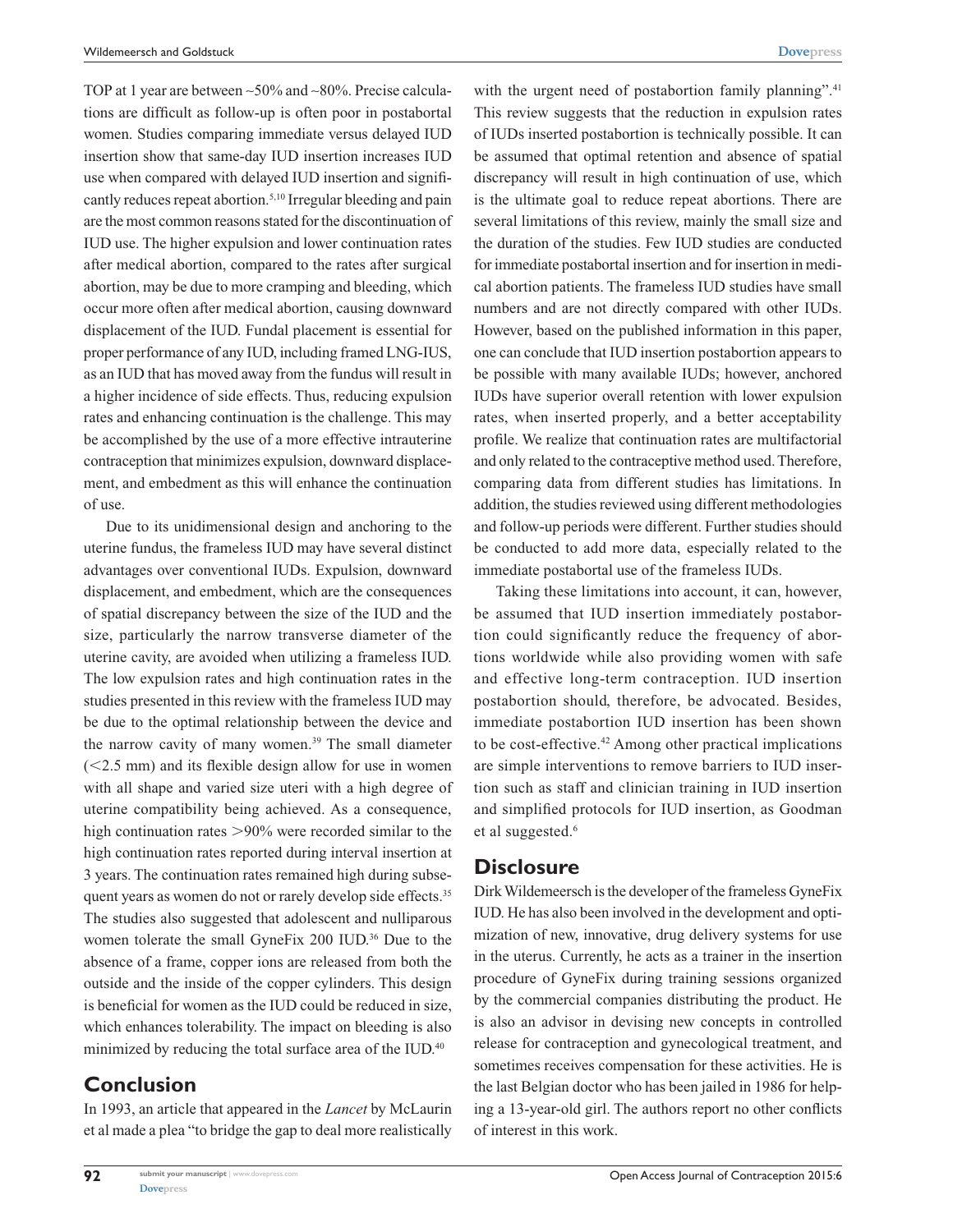## **References**

- 1. Lähteenmäki P, Luukkainen T. Return of ovarian function after abortion. *Clin Endocrinol (Oxf)*. 1978;8:123–132.
- 2. Jones R, Darroch J, Henshaw S. Contraceptive use among US women having abortions in 2000–2001. *Perspect Sex Reprod Health*. 2002;34: 294–303.
- 3. World Health Organization. *Facts and Figures about Abortion in the European Region*. Available from: [http://www.euro.who.int/en/health](http://www.euro.who.int/en/health-topics/Life-stages/sexual-and-reproductive-health/activities/abortion/facts-and-figures-about-abortion-in-the-european-region)[topics/Life-stages/sexual-and-reproductive-health/activities/abortion/](http://www.euro.who.int/en/health-topics/Life-stages/sexual-and-reproductive-health/activities/abortion/facts-and-figures-about-abortion-in-the-european-region) [facts-and-figures-about-abortion-in-the-european-region.](http://www.euro.who.int/en/health-topics/Life-stages/sexual-and-reproductive-health/activities/abortion/facts-and-figures-about-abortion-in-the-european-region) Accessed June 1, 2015.
- 4. Gillet PG, Lee NH, Yuzpe AA, Cerskus I. A comparison of the efficacy and acceptability of the copper-7 intrauterine device following immediate or delayed insertion after first trimester therapeutic abortion. *Fertil Steril*. 1980;34:121–124.
- 5. Goodman S, Hendlish SK, Reeves MF, Foster-Rosales A. Impact of immediate postabortal insertion of intrauterine contraception on repeat abortion. *Contraception*. 2008;78:143–148.
- 6. Goodman S, Hendlish SK, Benedict C, Reeves MF, Pera-Floyd M, Foster-Rosales A. Increasing intrauterine contraception use by reducing barriers to post-abortal and interval insertion. *Contraception*. 2008;78:136–142.
- 7. Grimes DA, Lopes LM, Schulz KF, Stanwood NL. Immediate postabortal insertion of intrauterine devices. *Cochrane Database Syst Rev*. 2010;6:CD001777.
- 8. Fiala C, Gemzell-Danielson K. Review of medical abortion using mifepristone in combination with a prostaglandine analogue. *Contraception*. 2006;74:66–86.
- 9. Jones R, Zolna MR, Henshaw SK, Finer LB. Abortion in the United States: incidence and access to services, 2005. *Perspect Sex Reprod Health*. 2008;40:616.
- 10. Trussell J, Lalla AM, Doan QV, Reyes E, Pinto L, Gricar J. Cost effectiveness of contraceptives in the United States. *Contraception*. 2009;79:5–14.
- 11. Reeves MF, Smith KJ, Creining MD. Contraceptive effectiveness of immediate compared with delayed insertion of uterine devices after abortion. *Obstet Gynecol*. 2007;109:1286–1294.
- 12. World Health Organization Task Force on Intrauterine Devices for Fertility Regulation. IUD insertion following termination of pregnancy: a clinical trial of the TCu 220C, Lippes loop D, and copper 7. *Stud Fam Plann*. 1983;14:99–108.
- 13. World Health Organization Task Force on Intrauterine Devices for-Fertility Regulation. IUD insertion following spontaneous abortion: a clinical trial of the TCu 220C, Lippes loop D, and copper 7. *Stud Fam Plann*. 1983;14:109–114.
- 14. Nielsen NC, Nygren KG, Allonen H. Three years of experience after post-abortal insertion of Nova-T and copper-T-200. *Acta Obstet Gynecol Scand*. 1984;63:261–264.
- 15. Lim LS, McCarthy TG, Yong YM, Ratnam SS. Post-abortion insertion of MLCu 250 and MLCu 375: a comparative trial. *Contraception*. 1985;31:471–477.
- 16. McCarthy T, Ramachandran L, Huang HS, Ratnam S. Postabortion insertion of the Nova T and MLCu250: preliminary results of a comparative study. *Adv Contracept*. 1985;1:161–165.
- 17. Pakarinen P, Toivonen J, Luukkainen T. Randomized comparison of levonorgestrel- and copper-releasing intrauterine systems immediately after abortion, with 5 years' follow-up. *Contraception*. 2003;68:31–34.
- 18. Drey E, Reeves M, Ogawa D, Sokoloff A, Darney P, Steinauer J. Insertion of intrauterine contraceptives immediately following first and second-trimester abortions. *Contraception*. 2009;79:397–402.
- 19. Bednarek PH, Creinin MD, Reeves MF, Cwiak C, Espey E, Jensen J. Immediate versus delayed insertion after uterine aspiration. *N Engl J Med*. 2011;364:2208–2217.
- 20. Shimoni N, Davis A, Ramos ME, Rosario L, Westhoff C. Timing of copper intrauterine device insertion after medical abortion. *Obstet Gynecol*. 2011;118:623–628.
- 21. Sääv I, Stephansson O, Gemzell-Danielsson K. Early versus delayed insertion of intrauterine contraception after medical abortion – a randomized controlled trial. *PLoS One*. 2012;7(11):e48948.
- 22. Timonen H, Luukkainen T. Immediate post-abortal insertion of copper T (TCu-200) with eighteen months follow-up. *Contraception*. 1974;9: 153–160.
- 23. Betstadt SJ, Turok DK, Kapp N, Feng K-T, Borgatta L. Intrauterine device insertion after medical abortion. *Contraception*. 2011;83: 517–521.
- 24. Batár I, Wildemeersch D, Vrijens M, Temmerman M, Gbolade BA. Preventing abortion and repeat abortion with the GyneFix® intrauterine implant system – preliminary results. *Adv Contracept*. 1998;14(2): 91–96.
- 25. Gbolade BA. Immediate insertion of the postabortion version of GyneFix® intrauterine implant system. *Contemporary Rev Obstet Gynecol*. 1999;11:29–33.
- 26. Cao X, Zhang W, Gao Y, et al. Immediate post-abortal insertion of the frameless GyneFix IUD: further experience. *Br J Fam Plan*. 2000; 26(2):85–88.
- 27. Goldstuck N, Wildemeersch D. Role of uterine forces in intrauterine device embedment, perforation, and expulsion. *Int J Womens Health*. 2014;6:735–744.
- 28. Benacerraf BR, Shipp TD, Bromly B. Three-dimensional ultrasound detection of abnormally located intrauterine contraceptive devices which are the source of pelvic pain and abnormal bleeding. *Ultrasound Obstet Gynecol*. 2009;34:110–115.
- 29. Anteby E, Revel A, Ben-Chetrit A, Rosen B, Tadmor O, Yagel S. Intrauterine device failure: relation to its location within the uterine cavity. *Obstet Gynecol*. 1993;81:112–114.
- 30. Petta CA, Faundes D, Pimentel E, Diaz J, Bahamondes L. The use of vaginal ultrasound to indentify copper T IUDs at high risk of expulsion. *Contraception*. 1996;54:287–289.
- 31. Wu SC, Li L, Zou Y, Dong J, Lei ZW. Clinical effect comparison of seven types of IUD placement during intermenstruum. *Chin J Fam Plann*. 2008;16:552–556.
- 32. Hubacher D. Copper intrauterine device used by nulliparous women: review of side effects. *Contraception*. 2007;75:S8–S11.
- 33. Paterson H, Ashtin J, Harisson-Woolrych M. A nationwide cohort study of the use of the levonorgestrel intrauterine device in New Zealand adolescents. *Contraception*. 2009;79:433–438.
- 34. Suhonen S, Haukkamaa M, Jakobsson T, Rauramo I. Clinical performance of a levonorgestrel-releasing intrauterine system and oral contraceptives in young nulliparous women: a comparative study. *Contraception*. 2004;69:407–412.
- 35. Wildemeersch D, Pett A, Jandi S, Hasskamp T, Rowe P, Vrijens M. Precision intrauterine contraception may significantly increase continuation of use: a review of long-term clinical experience with frameless copper-releasing intrauterine contraception devices. *Int J Womens Health*. 2013;5:215–225.
- 36. Wildemeersch D, Jandi S, Pett A, Nolte K, Hasskamp T, Vrijens M. Use of frameless intrauterine devices and systems in young nulliparous and adolescent women: results of a multicenter study. *Int J Womens Health*. 2014;6:727–734.
- 37. Wildemeersch D, Pett A, Jandi S, Nolte K, Albrecht W. The anchor of the frameless intrauterine device does not migrate over time: an analysis in over 300 women. *J Contraception*. 2014;5:91–96.
- 38. Heikinheimo O, Gissler M, Suhonen S. Age, parity, history of abortion and contraceptive choices affect the risk of repeat abortion. *Contraception*. 2008;78:149–154.
- 39. Kaislasuo J, Heikinheimo O, Lähteenmäki P. Predicting painful or difficult intrauterine device insertion in nulliparous women. *Obstet Gynecol*. 2014;124:345–353.
- 40. Wildemeersch D, Sabbe PJ, Dowsett MG, et al. Assessment of copper corrosion from frameless copper IUDs after long-term in utero residence. *Contraception*. 2014;90:454–459.
- 41. McLaurin KE, Senenayake P, Toubia N, Lapido OA. Post-abortion family planning: reversing a legacy of neglect. *Lancet*. 1993;342:1099.
- 42. Salcedo J, Sorensen A, Rodriguez MI. Cost analysis of immediate post-abortal IUD insertion compared to planned IUD insertion at the time of abortion follow-up. *Contraception*. 2013;87:404–408.